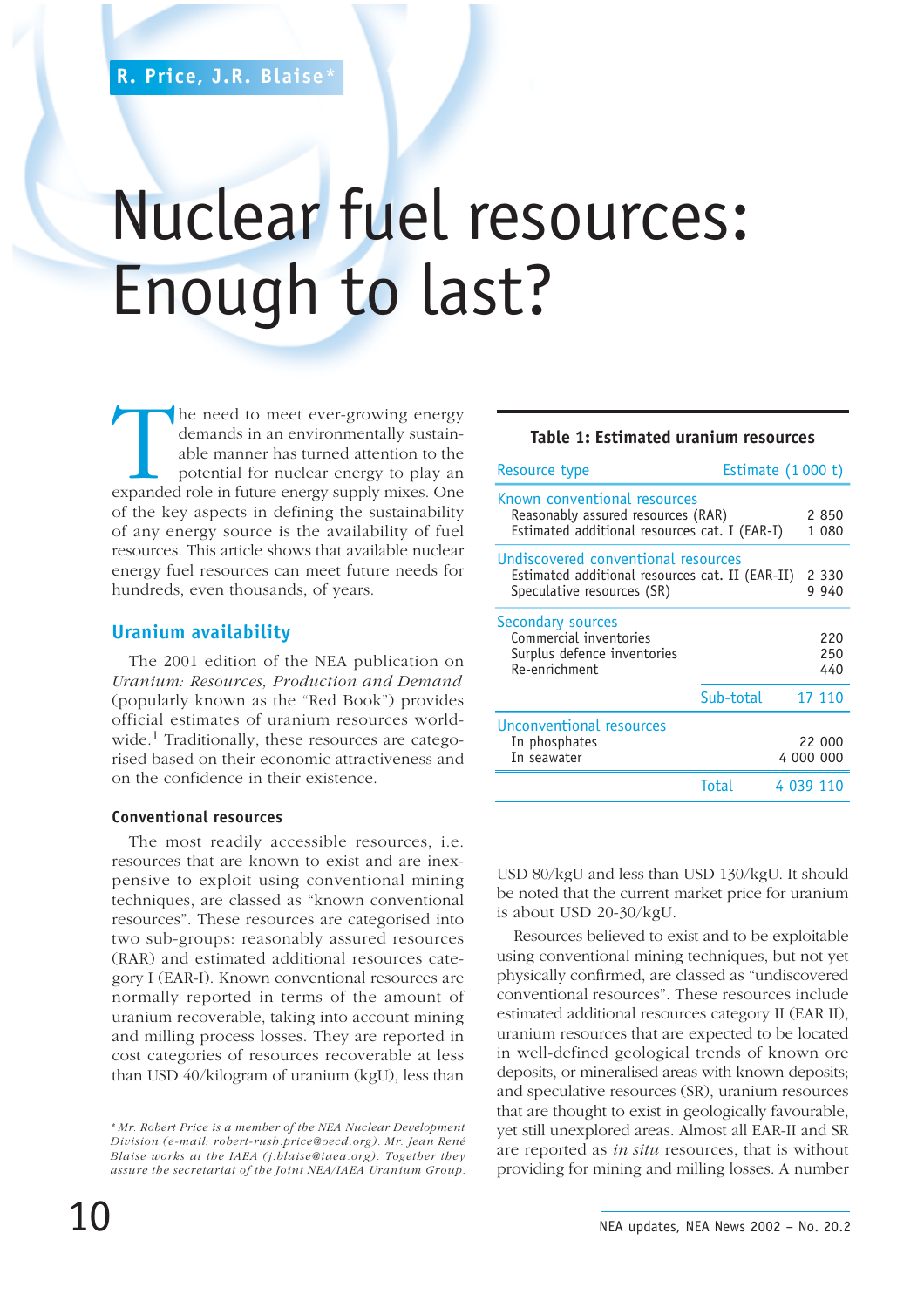## **A note on generating costs**

*The nature of nuclear energy generating costs allows for significant increases in the costs of uranium before the costs of generating electricity significantly increase. For example, a 100% increase in the cost of uranium would only result in approximately a 5% increase in the cost of nuclear electricity using current reactor technology, and even less if fast reactors were used.*

of countries, including Australia, did not report undiscovered conventional resources in the 2001 edition of the Red Book, although these countries are considered to have significant resource potential in sparsely explored areas.

#### **Unconventional resources**

There are additional resources classified as unconventional, in which uranium exists at very low grades, or can be recovered as a minor byproduct. Unconventional resources include the uranium contained in phosphate deposits and in seawater. The technology to recover the uranium from phosphates is mature and has been utilised in the past; it is only the high costs of recovery that limits the desirability of recovering these resources. Research has hinted that it is possible to tap the vast resources of uranium contained in the world's oceans. At present, only laboratoryscale quantities have been extracted and as yet the cost to extract uranium from seawater is estimated to be very high, approximately five to ten times the cost of conventionally mined uranium. This technology would require additional time and investment to bring to deployment. Given the current low cost of uranium, with low-cost resources sufficient for several decades at current demand rates, it is doubtful that any significant funding will be made available in the foreseeable future.

## **Secondary sources**

Secondary sources of uranium, though small compared with the resources described above, play a significant role in supplying current nuclear fuel requirements and are expected to continue to do so through the near future.2 Important secondary sources of uranium are:

● Inventories of previously mined uranium held by both government and commercial organisations. These include strategic stocks, pipeline

inventory and excess stocks available to the market.

- Large inventories of previously mined uranium derived from military applications in both the United States and the Russian Federation are becoming available for commercial applications. Highly enriched uranium (HEU) and natural uranium held in various forms by the military sector could total a few years' supply of natural uranium equivalent. In addition, surplus plutonium is available which, converted to mixedoxide fuel, displaces the need for fresh uranium.
- Large inventories of depleted uranium, the byproduct of the uranium enrichment process, represent a major reserve of uranium that could displace primary production of uranium. As of 1999, the depleted uranium stockpile of 1.2 million tU could provide up to 452 000 tU of equivalent natural uranium.3

Table 1 provides estimates of the various resource categories discussed above, as of the end of 2000. The table highlights that over 75% of the conventional uranium resources are in the undiscovered conventional resources category. Thus, as known conventional resources become exhausted, future production will have to come from new projects. Based on data from the 2001 Red Book, known conventional resources could last about 75 years at the 2000 demand rate. While this is some time into the future, low cost resources will deplete sooner. Because new projects take a long time to reach production level, timely development decisions will be needed to ensure that resources become available when required. For example, the McArthur River deposit in Canada was discovered in 1988 and began production in 1999; eleven years were needed to bring the mine into production. Similarly, the Cigar Lake deposit, also in Canada, was discovered in the early-1980s but production is not expected to start before 2005. Numerous factors can influence the time necessary to develop a new mine project, including regulatory processes, legal challenges and economic conditions.

# **Geographical distribution and security of supply**

Another aspect of resource availability is the distribution of that resource around the world. Oil and natural gas have a fairly limited geographical availability, with the Middle East and the Russian Federation controlling some 70% of world crude oil and natural gas reserves. $4$  Conversely, the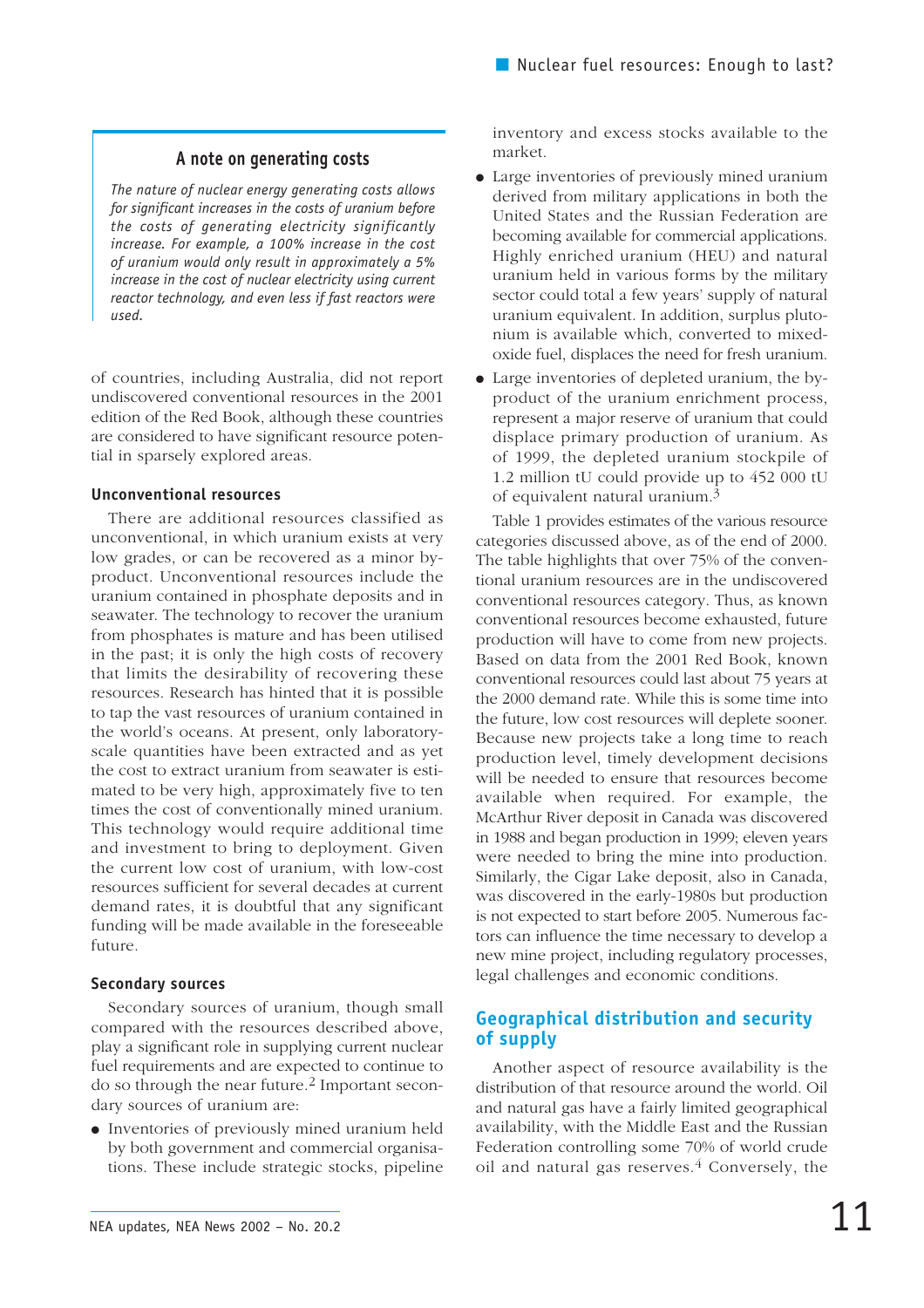OECD share of known uranium resources is roughly 40%, about the same as its share of coal reserves. This is much higher than its share of oil reserves (about 7%) and natural gas reserves (roughly 12%). Looking to the future, any country with access to the sea could ultimately have access to the vast uranium resources of the planet's oceans.

In addition, OECD countries are self-sufficient in the essential services that turn the uranium raw material into the finished nuclear fuel, that is, conversion, enrichment and fuel fabrication. Thus, nuclear power plants, once constructed, provide a largely if not entirely domestic source of electricity.

#### **Effect of advanced reactor technology and fuel cycles**

Advanced technology is particularly important to any discussion on the availability of nuclear fuel resources because of its potential to radically extend the resource base and increase the efficiency of use. Light water reactors make up almost 80% of the reactors in operation worldwide. Most use a "once-through" fuel cycle in which the uranium placed in the reactor to produce energy is removed after a period of time and treated as waste for disposal. In this once-through fuel cycle about 99% of the potential energy content in the nuclear fuel remains unused. Other reactors use recycled fuel which improves the energy yield. Recycling spent nuclear fuel in current plants can save up to approximately 10 to 15% of the initially mined uranium through the use of the remaining uranium and the plutonium created during the fission process in the original uranium fuel. Plutonium is extracted from the spent fuel and recycled in mixed-oxide (MOX) fuel, but the number of recycles is currently limited because of the buildup of undesirable isotopes. After a few cycles the fuel would have to be managed as a waste similar to the once-through cycle. At present only a single recycle is used.

Yet, with already identified advances in technology these resources can be extended so that nuclear fuel resources become virtually unlimited. The introduction and use of fast reactors would provide significant benefits over current thermal reactor technology:

- They permit the more efficient use of fertile materials as nuclear fuel, such as uranium-238 and thorium, thereby expanding the available resource base.
- In a breeder configuration, fast reactors can produce more fuel than they consume, with

## **Fertile material**

*A fertile material is a material that is capable of becoming fissile, that is capable of fission, following the capture of a thermal neutron. Important examples are 238U, which can become fissile 239Pu, and 232Th, which can become fissile 233U.*

this fuel being recovered and used to produce energy.

For example, fast breeder reactors could use the depleted uranium tails discussed above that have already been refined and are in storage. This byproduct of uranium enrichment would therefore become a fuel resource available for producing energy, augmenting natural uranium resources.

Thorium, an abundant and widely dispersed natural resource can also be used as a fuel resource (see Table 2). Existing estimates of thorium resources should be considered conservative for two reasons:

- Data from China, central and eastern Europe, and the former Soviet Union have not yet been published.
- Historically weak market demand has limited the exploration for thorium.

It is possible, even likely, that much more thorium exists than has been documented and would be discovered if concerted exploration became warranted.

Implementation of these technological innovations remains for the future and will require considerable research and development effort and investment. Although no commercial deployment of fast reactors is yet planned, they remain a promising opportunity in respect of resource utilisation.

#### **Table 2: Nuclear fuel resources useable in fast reactors**

| Resource category                         | Estimate (1 000 t) |  |  |
|-------------------------------------------|--------------------|--|--|
| Thorium reserves <sup>1</sup>             | 2 160              |  |  |
| Additional thorium resources <sup>1</sup> | 2 350              |  |  |
| Depleted uranium tails <sup>2</sup>       | $1200(758)^3$      |  |  |

1. Data from China, central and eastern Europe, and the former Soviet Union not available. *World Energy Assessment*, United Nations Development Program, New York, 2000; German Federal Institute for Geosciences and Natural Resources data bank.

2. At the end of 1999. *Management of Depleted Uranium*, OECD, Paris, 2001.

3. If the depleted uranium tails are re-enriched to the extent possible, about 758 000 tU will remain with 0.06% 235U assay.